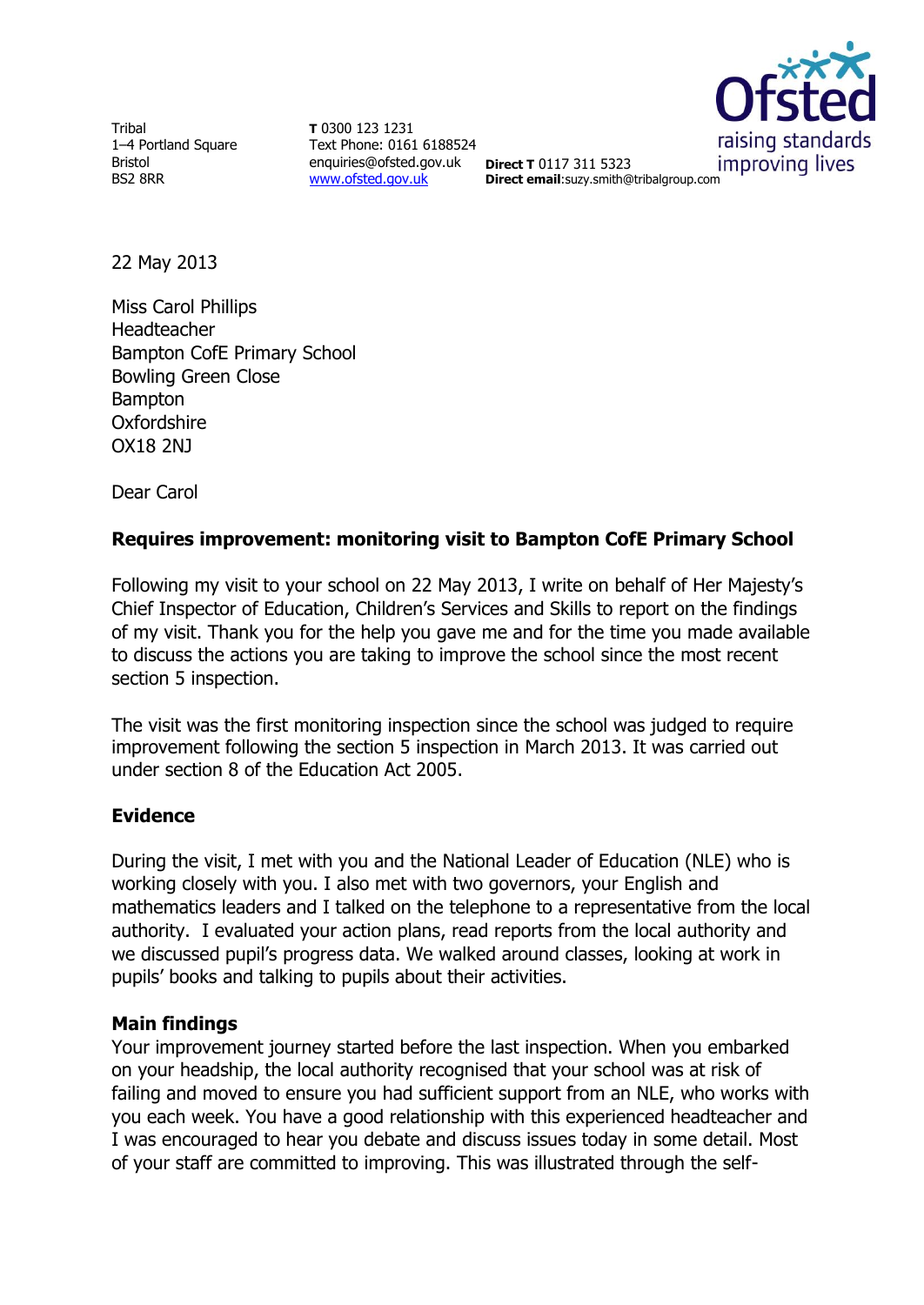

evaluation teachers completed about their own marking and feedback. This exercise shows that most teachers are keen to improve their practice and recognise the improvements they can make to ensure all pupils make good progress. Where teachers were less reflective or less accurate in their self-assessment, you rightly challenged this with pertinent questions and comments that make clear your view of their effectiveness. This is sensible as it shows teachers what the expectations are and makes clear that there is no alternative but to improve their practice. I am pleased that teachers are getting opportunities to observe teaching at high performing schools and that this is helping teachers reflect on their own practice. Teachers have been very positive about these experiences and you have been able to point out where improvements are beginning as a result of these opportunities.

I was impressed with much of the teaching we saw this morning. Pupils were effectively learning the sounds that letters make and enjoyed making words using sounds. Some mathematics problems really made pupils think by expecting them to complete several steps to find the right answer. Where this was best done, the teacher asked pupils to explain the rational for their decisions and, through this approach, constantly sought to increase pupils' mathematical understanding further. In less effective mathematics lessons we both noted that teachers often gave bigger numbers to higher attaining pupils. These bigger numbers did not make the problems harder to solve and, in some cases, they were easier to calculate because they fitted an easy-to-recognise pattern. I was impressed with your ability to talk about what we saw. You know where the strongest teaching is and where teaching requires improvement.

Your English and mathematics leaders are new to their posts this year. I am pleased that you have arranged for an expert mathematician to lead some of the training with teachers and TA's. The mathematics lead is clear about the priorities for developing maths. He knows exactly what is in the plan and can give a clear rational for the actions being taken. It will be useful to support your English lead in developing her understanding of what needs to happen. While she is able to talk in general terms about the areas for improvement, her analysis was less securely based on evidence from children's work and progress. I know that you are an English specialist and plan to work together in developing writing. This is a sensible idea.

Your governors are very committed and I was heartened to hear them talk passionately about the need to get this right for the children you serve. They know what the school needs to do to improve and talked with clarity about how they see the school developing in the future. The last inspection report stated that you should seek an external review of governance. Governors have made enquiries about this but are yet to arrange it formally. Instead, they are working alongside the governing body from the NLE's school, learning from the practice of a more established governing body. They have taken the audit tool from the national college and are using this to evaluate their own effectiveness, using the partner school as a measure of success. Governors bring a range of professional experiences and they are